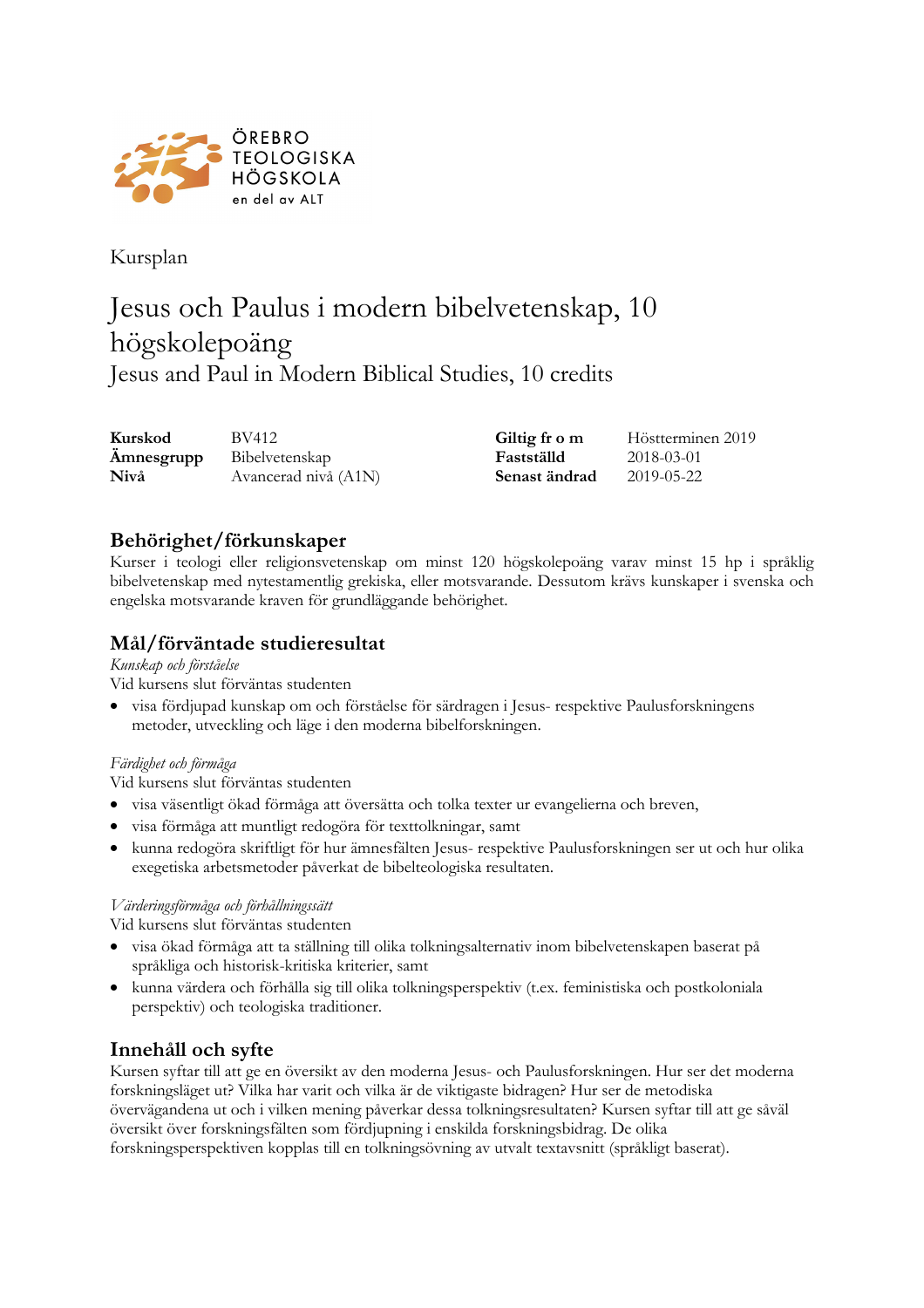## **Undervisning/arbetsformer**

Kursen består av föreläsningar och litteraturseminarier kring vald litteratur, samt muntlig redovisning av texttolkningsarbeten (språkliga) med utgångspunkt från några moderna forskningsperspektiv/-bidrag.

Kursen är indelad i två delkurser (BV412a och BV412b) om vardera 5 hp (se examination).

### **Examination**

Delkurs BV412a: Litteraturseminarium (1 hp) Skriftlig redogörelse för ett specifikt bidrag inom Jesus- och/eller Paulusforskningen (4 hp)

Delkurs BV412b:

Litteraturseminarium (1 hp)

Skriftligt texttolkningsarbete (språklig) av en evangelie- och en brevtext med utgångspunkt från några moderna forskningsperspektiv/-bidrag (3 hp)

Muntlig redovisning av texttolkningsarbete (1 hp)

# **Betyg**

Som betyg på varje delkurs används Väl godkänd, Godkänd eller Underkänd.

# **Övrigt**

#### **Litteratur**

Bock, Darrel L. 2002. *Studying the Historical Jesus: A Guide to Sources and Methods*. Grand Rapids, MI: Baker Academic.

Bond, Helen. 2012. *The Historical Jesus: A Guide for the Perplexed.* Edinburgh: T&T Clark International.

Schreiner, Thomas R., Luke Timothy Johnson, D.A. Campbell, och Mark D. Nanos. 2013. *Four Views on the Apostle Paul*. Grand Rapids, MI: Zondervan.

Schottroff, Luise. 1993. *Let the Oppressed Go Free: Feminist Perspectives on the New Testament*. Louisville: Westminster-John Knox.

Witherington III, Ben. 1997. *The Jesus Quest: The Third Search for the Jew of Nazareth.* Downers Grove: IVP Academic.

Wright, N.T. 2015. *Paul and His Recent Interpreters: Some Contemporary Debates*, London: SPCK.

Zetterholm, Magnus. 2009. *Approaches to Paul: A Student's Guide to Recent Scholarship.* Minneapolis. Fortress Press.

*Valbar litteratur (ca 400 sid)*

#### *Jesus*

Allison, Dale C. 2010. *Constructing Jesus: Memory, Imagination, and History.* Grand Rapids, MI: Baker Academic.

Bailey, Kenneth E. 2008. *Jesus through Middle Eastern Eyes.* Downers Grove: IVP.

- Bauckham, Richard, 2017. *Jesus and the Eyewitness: The Gospels as Eyewitness Testimony.* 2nd ed. Grand Rapids, MI: Eerdmans
- Bockmuehl, Markus och Donald A. Hagner, red. 2005. *The Written Gospel.* Cambridge: Cambridge University Press.

Borg, Marcus. 2008. *Jesus: Uncovering the Life, Teachings, and Relevance of a Religious Revolutionary*. Bravo Ltd. Charlesworth, J.H. 2009. *Jesus Research: An International Perspective*. Grand Rapids, MI: Eerdmans.

Crossan, John Dominican. 1993. *The Historical Jesus: The Life of a Mediterranean Jewish Peasant. Harper Collins.*

Dunn, James D.G. 2003. *Jesus Remembered.* Vol 1. Christianity in the Making*.* Grand Rapids, MI: Eerdmans.

Hengel, Martin. 2000. *The Four Gospels and the One Gospel of Jesus Christ.* London: SCM.

Holmberg, Bengt. 2001. *Människa och mer: Jesus i forskningens ljus*. Lund: Arcus.

Horsley, Richard A. 1993. *Jesus and the Spiral of Violance*. Augsburg Fortress Publishing.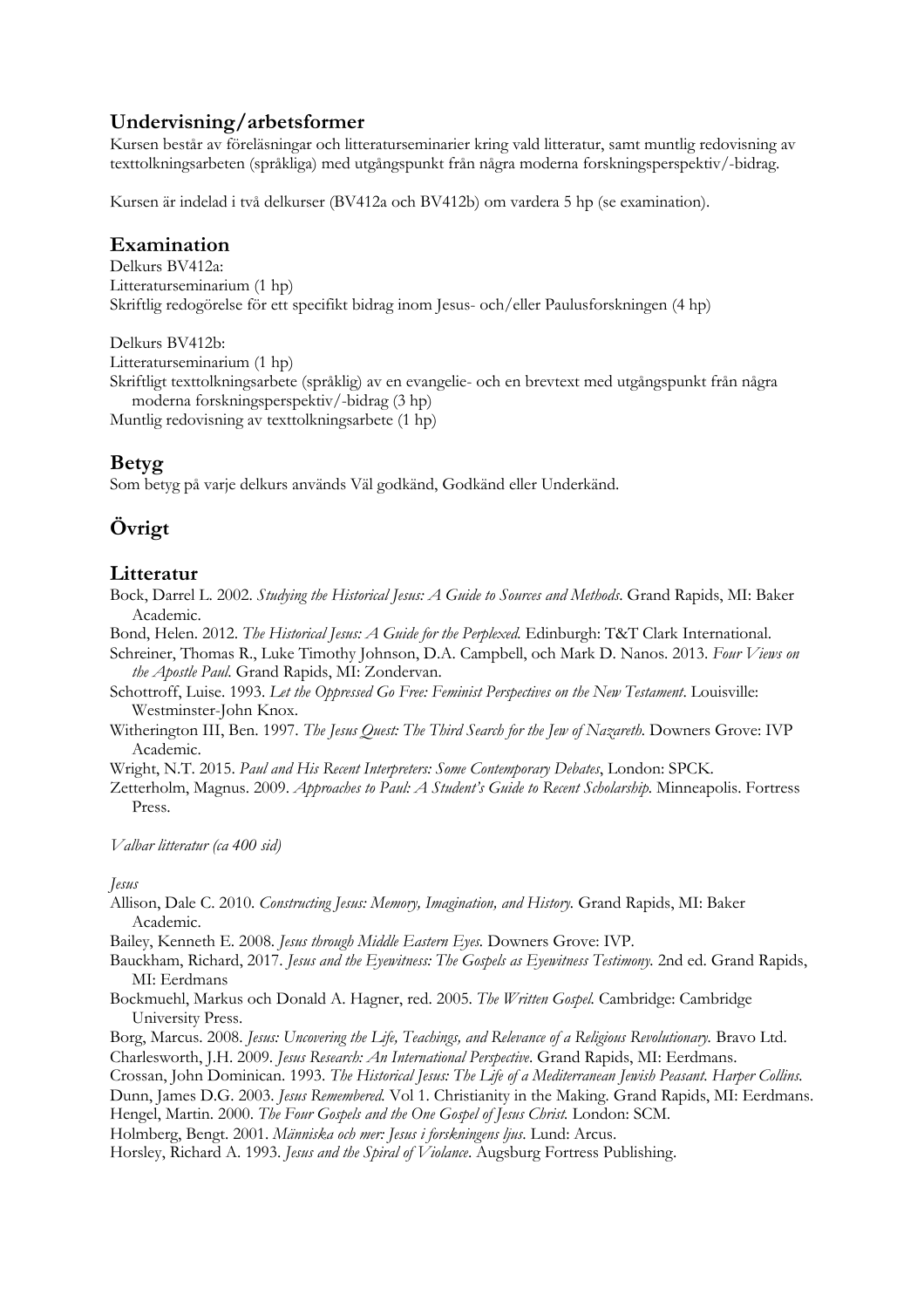- Hägerland, Tobias och Cecilia Wassén. 2016. *Den okände Jesus: Berättelsen om en profet som misslyckades.* Stockholm: Langenskiöld.
- Keener, Craig S. 2009. *The Historical Jesus of the Gospels.* Grand Rapids, MI: Eerdmans, 2009.
- Keith, Chris and Anthony Le Donne, red. 2012. *Jesus, Criteria, and the Demise of Authenticity.* Edinburgh: T & T Clark International.
- Kelber, Werner H. och Samuel Byrskog. 2009. *Jesus in Memory: Traditions in Oral and Scribal Perspectives.* Waco: Baylor University Press.
- Meier, John. P. 1991–2016. *A Marginal Jew: Rethinking the Historical Jesus*. Vol. 1-5. New York: Doubleday. Meyer, Ben F. 2002. *The Aims of Jesus*. Eugene, OR: Pickwick Publications.
- Moxnes, Halvor. 2011. *Jesus and the Rise of Nationalism: A New Quest for the Nineteenth Century Historical Jesus.*  London: I.B. Tauris.
- Nanos, Mark, och Magnus Zetterholm. 2015. *Paul within Judaism: Restoring the First-Century Context to the Apostle.* Minneapolis: Fortress Press.
- Powell, Mark A. *Jesus as a Figure in History: How Modern Historians View the Man from Galilee*. Louisville: Westminster John Knox Press, 1998.
- Sanders, Ed P. 1995. *The Historical Figure of Jesus.* New York: Penguin.
- Schweitzer, Albert. 2001. *The Quest for the Historical Jesus.* Minneapolis: Fortress Press.
- Theissen, Gerd. 1987. *The Shadow of the Galilean: The Quest of the Historical Jesus in Narrative Form*. Philadelphia: Fortress Press.
- Theissen, Gerd och Anne Merz. 1998.*The Historical Jesus: A Comprehensive Guide.* London: SCM Press.
- Vermes, Geza. 1981. *Jesus the Jew: A Historian's Redaing of the Gospels.* Augsburg.
- Watson, Francis. 2013. *Gospel Writing: A Canonical Perspective.* Grand Rapids: Eerdmans.
- Wright, N.T. 1996. *Jesus and the Victory of God*. Christian Origins and the Question of God, vol. 2. London: SPCK.

*Paulus*

- Barclay, John M.G. 1988. *Obeying the Truth. Paul's Ethics in Galatians.* Minneapolis: Fortress Press.
- Barclay, John M.G. 2014. *Paul and the Gift.* Grand Rapids, MI: Eerdmans.
- Beker, J. Christian. 1980. *Paul the Apostle. The Triumph of God in Life and Thought.* Edinburgh: T & T Clark.
	- \_\_\_\_\_\_\_. 1990. *The Triumph of God. The Essence of Paul's Thought.* Minneapolis: Fortess Press.
- Carson, Don A., P eter T. O'Brien och Mark A. Seifrid. 2001. *Justification and Variegated Nomism. Vol. 1: The Complexities of Second Temple Judaism.* Grand Rapids. Baker.
- Carson, Don A., Peter T. O'Brien och Mark A. Seifrid, red. 2004. *Justification and Variegated Nomism. Volume 2: The Paradoxes of Paul*. Grand Rapids, MI: Baker Academic Press, 2004.
- Davies, William D. 1998. *Paul and Rabbinic Judaism: Some Rabbinic Elements in Pauline Theology.* Mifflintown : Sigler.
- Dunn, James D.G. 1998. *The Theology of Paul the Apostle*. Edinburgh: T&T Clark.
- Dunn, James D.G. 2008. *The New Perspective of Paul.* Revised edition. Grand Rapids, MI: Eerdmans.
- Fee, GD. 2006. *Pauline Christology: An Exegetical-Theological Study*. Peabody: Hendrickson.
- Gaston, Lloyd. 1987. *Paul and the Torah.* Vancouver: University of British Colombia Press.
- Gathercole, Simon. 2002. *Where Is Boasting? Early Jewish Eschatology and Paul's Response in Romans 1–5.* Grand Rapids, MI: Eerdmans.
- Gorman, Michael J. 2004. *Apostle of the Crucified God: A Theological Introduction to Paul and His Letters.* Grand Rapids, MI: Eerdmans.
- Kim, Seyoon. 2003. *Paul and the New Perspective: Second Thoughts on the Origin of Paul's Gospel*. Grand Rapids : Eerdmans.
- Meeks, Wayne A. 1983. *The First Urban Christians: The Social World of the Apostle Paul.* New Haven: Yale University Press.
- Nanos, Mark D. 1996. *The Mystery of Romans: The Jewish Context of Paul's Letter*. Minneapolis: Fortress Press.
- Nanos, Mark D. 2002. *The Irony of Galatians: Paul's Letter in First Century Context*. Minneapolis: Fortress Press.
- Ridderbos, Herman. 1975. *Paul: An Outline of His Theology.* Grand Rapids, MI: Eerdmans.
- Sanders, Ed P. 1977. *Paul and Palestinian Judaism.* London: SCM Press.
- Schnelle, Udo. 2003. *Apostle Paul: His Life and Theology.* Grand Rapids, MI: Baker.
- Schreiner, Thomas R. 2001. *Paul: Apostle of God's Glory in Christ*. Leicester: Apollos.